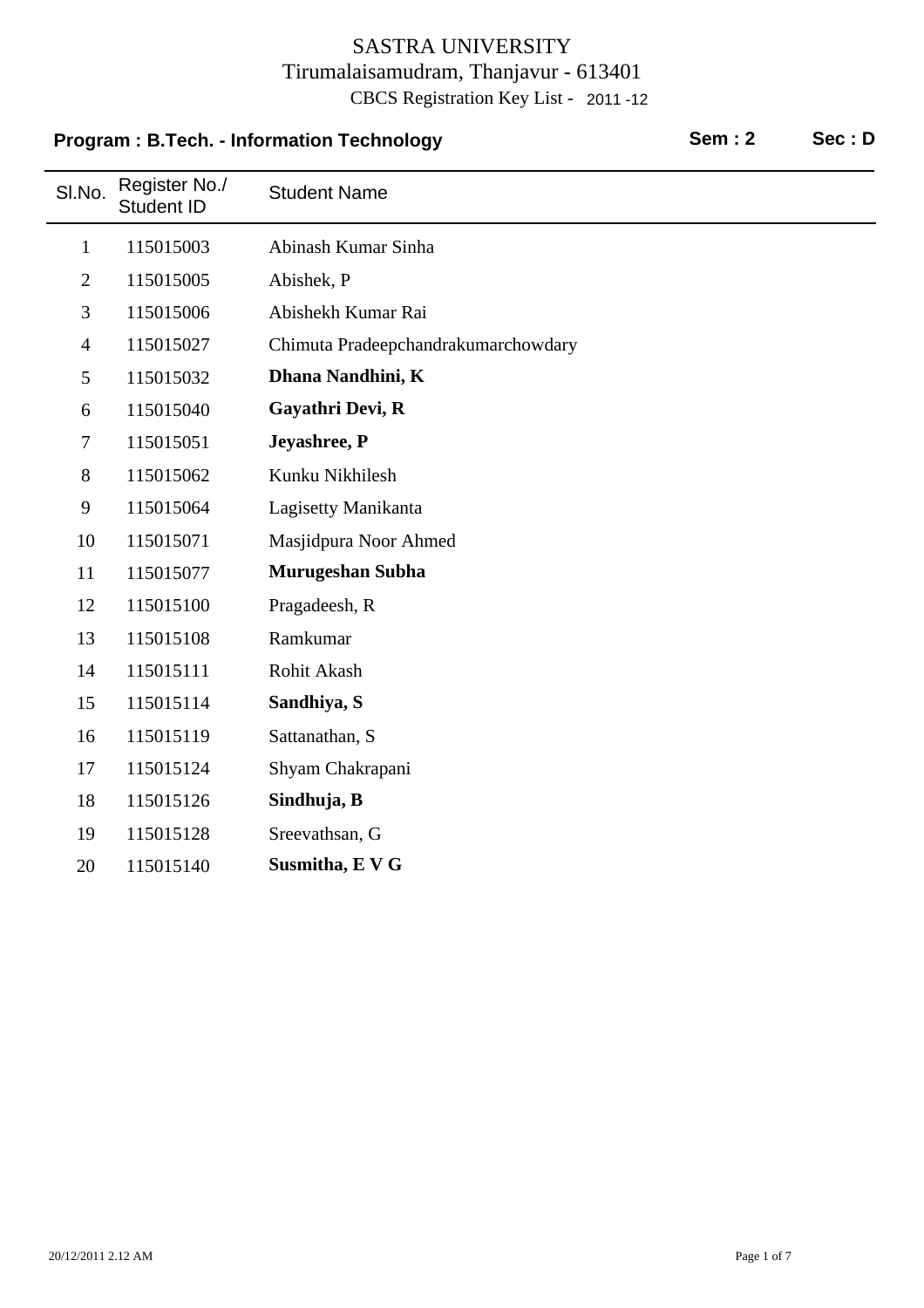# **Program : B.Tech. - Information Technology Sem : 2** Sec : E

| SI.No.         | Register No./<br>Student ID | <b>Student Name</b>                |
|----------------|-----------------------------|------------------------------------|
| $\mathbf{1}$   | 115015002                   | Abhilash Choudary, K               |
| $\overline{2}$ | 115015035                   | Dinesh [31/05/1994], K             |
| 3              | 115015036                   | <b>Edel Marshelin, A</b>           |
| $\overline{4}$ | 115015046                   | Huzefa Hatpipliyawala              |
| 5              | 115015047                   | Jaini Chandra Jyothsna             |
| 6              | 115015054                   | Jyoti Kumari                       |
| $\tau$         | 115015058                   | Keerthana, C                       |
| 8              | 115015066                   | Lakshmisowbhagya, K                |
| 9              | 115015067                   | Lavaniyaa, S                       |
| 10             | 115015076                   | Mungamuri Venkata Krishna Kartheek |
| 11             | 115015078                   | Nalla Nikhil                       |
| 12             | 115015079                   | Narayana Pasupulati                |
| 13             | 115015088                   | Nithyasri, B                       |
| 14             | 115015093                   | Pavithra, R                        |
| 15             | 115015095                   | Peddineni Bhanu Teja               |
| 16             | 115015127                   | Sowmya, R                          |
| 17             | 115015132                   | Subha, S                           |
| 18             | 115015134                   | Sudeep Gupta, S                    |
| 19             | 115015136                   | <b>Sumaiya Nihar, A R</b>          |
| 20             | 115015138                   | Sumithra, SD                       |
| 21             | 115015146                   | Vangmie Chivukula, R H S           |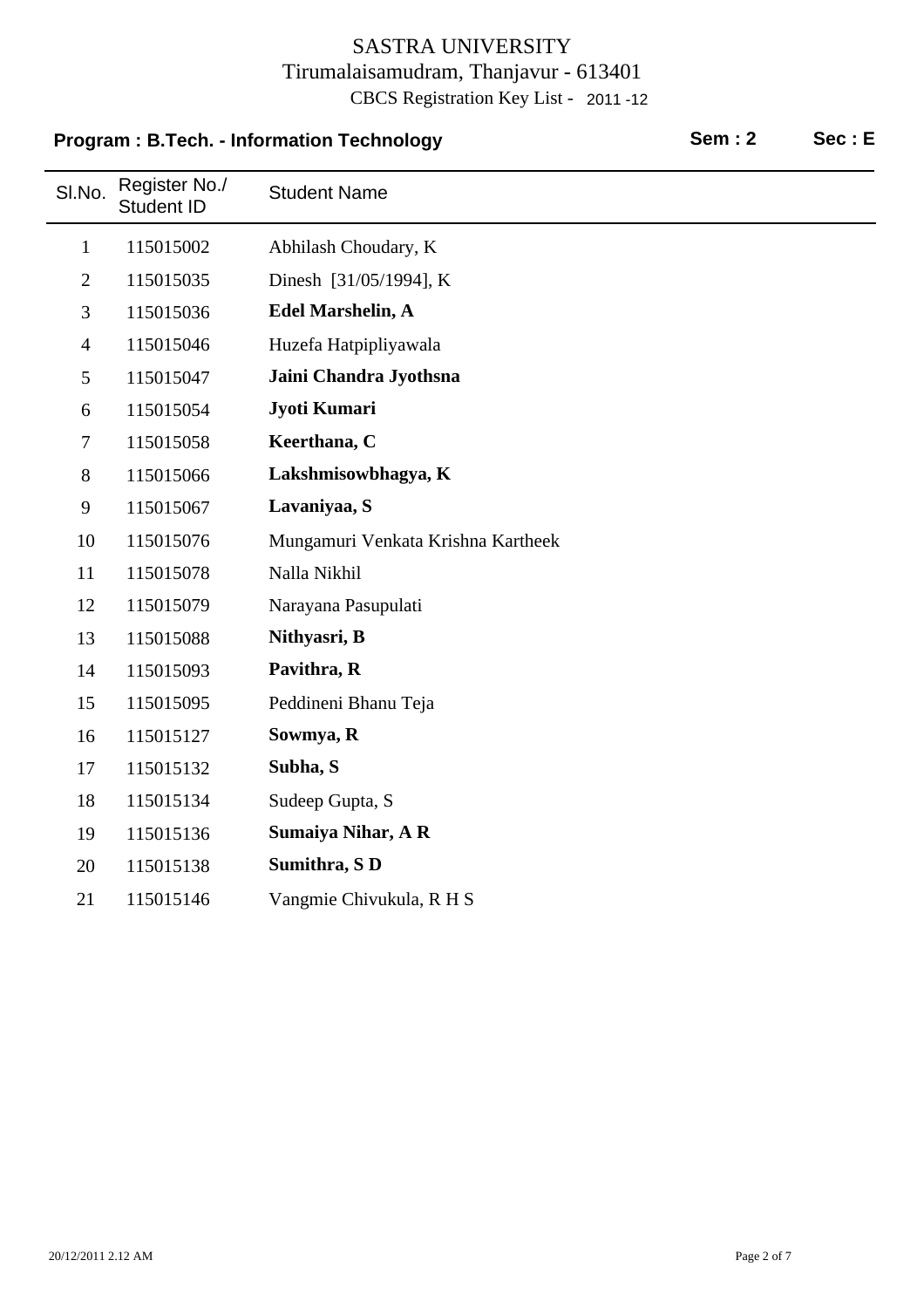# **Program : B.Tech. - Information Technology Sem : 2** Sec : F

| SI.No.         | Register No./<br>Student ID | <b>Student Name</b>    |
|----------------|-----------------------------|------------------------|
| $\mathbf{1}$   | 115015013                   | Annapoorna, B J        |
| $\mathbf{2}$   | 115015022                   | Bharani Sri, V         |
| 3              | 115015023                   | Bharathwaj, R          |
| $\overline{4}$ | 115015024                   | Bhuvaneswari, K        |
| 5              | 115015029                   | <b>Chundi Rama</b>     |
| 6              | 115015031                   | Deepika, R             |
| $\tau$         | 115015034                   | Dinesh [13/02/1994], K |
| $8\,$          | 115015039                   | Ganesan, S             |
| 9              | 115015055                   | Kaaviya Varrshini, B   |
| 10             | 115015063                   | Laavanya, WLN          |
| 11             | 115015073                   | Mounika, N             |
| 12             | 115015080                   | Narmadha, P            |
| 13             | 115015083                   | Naveenkumar, S         |
| 14             | 115015085                   | Niranjana, M           |
| 15             | 115015099                   | Prabha, S              |
| 16             | 115015105                   | Rahavi, G              |
| 17             | 115015113                   | Saipriya Ashok         |
| 18             | 115015115                   | Santhosh Karthik, R    |
| 19             | 115015116                   | Santhosh P J Thomas    |
| 20             | 115015120                   | Savitha Kumari, V G    |
| 21             | 115015125                   | Siddharth Joshi, K     |
| 22             | 115015148                   | Veerabomma Sushma      |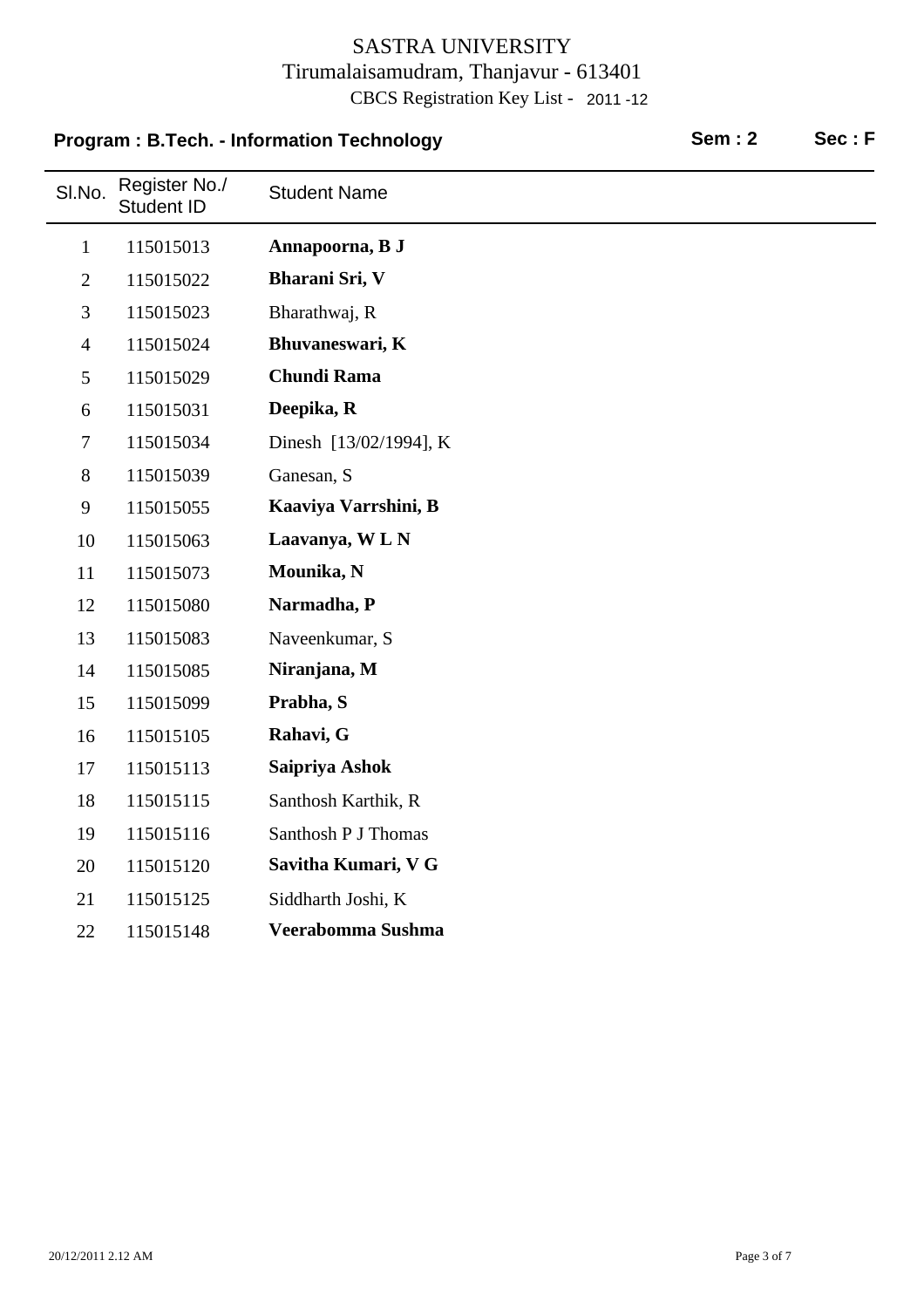# SI.No. Register No./<br>Student ID **Student Name Program : B.Tech. - Information Technology Sem : 2** Sec : G 1 115015008 Ajit Kumar, G 2 115015016 Aswath, L S 3 Ayush Kumar Sinha 115015018 4 Basetty Sanathkumar 115015021 5 115015030 Deepan, R 6 Elavazhagan, S 115015037 7 Faza Mahamood 115015038 8 115015044 **Heera, N K T** 9 115015059 **Keerthana, N** 10 115015072 **Meenakshi, K** 11 115015084 Nikil, S 12 Nishant Kumar 115015087 13 Pabba Nihanth Kumar 115015090 14 115015094 Pazhaniapa, P 15 Rishikesh 115015110 16 Saravanan, I 115015117 17 Shankar Anand 115015122 18 115015141 Thirunahari Dyvik Chenna 19 115015147 Vasanth, G 20 115015150 **Vijayalakshmi, K** 21 115015151 **Vijayalakshmi, N**

22 115015152 Vijayendra, P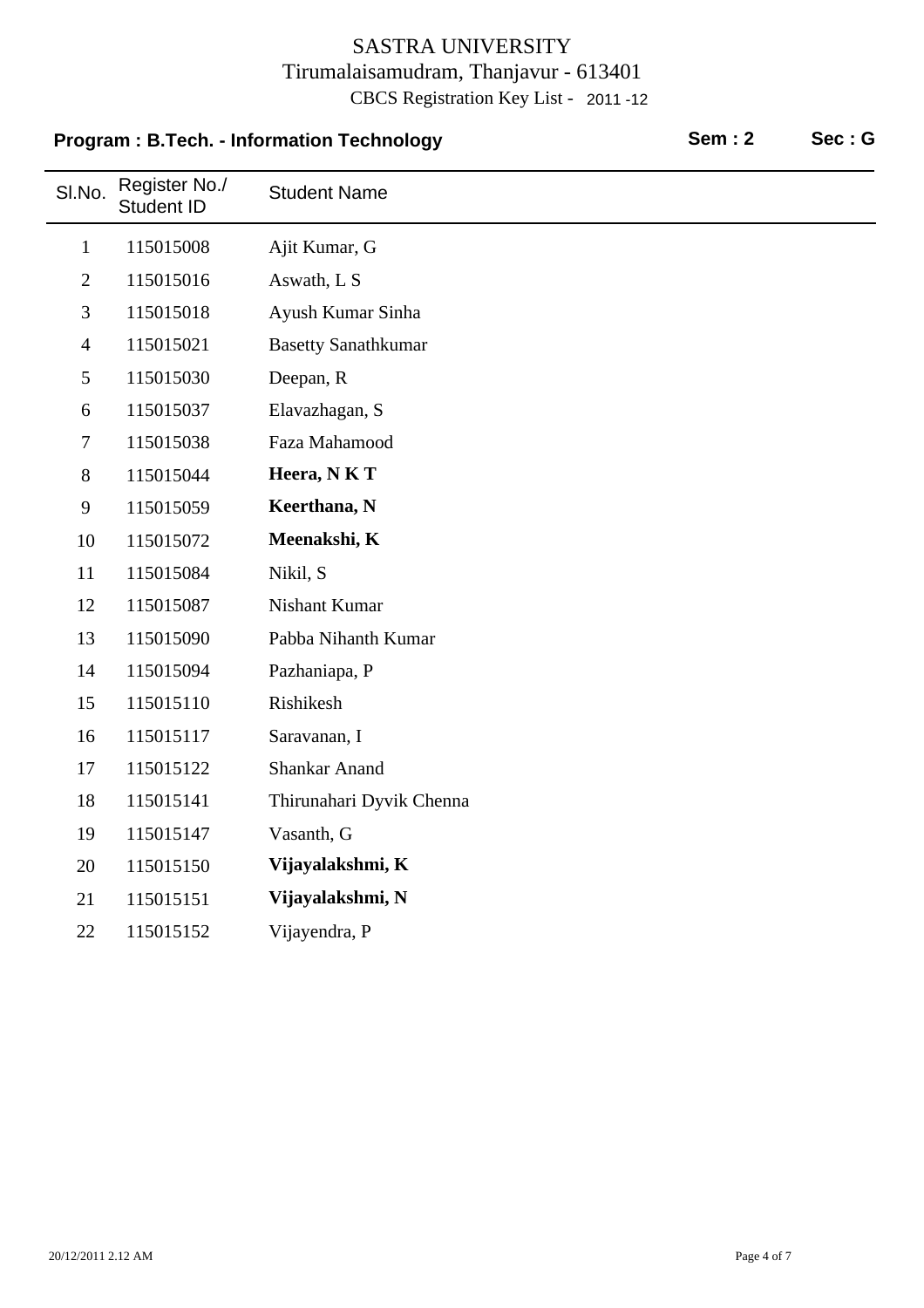# SLNo. Register No./ Student Name **Program : B.Tech. - Information Technology Sem : 2** Sec : H

| ווט.           | Student ID | <b>OLUUGHL INAHIG</b>     |
|----------------|------------|---------------------------|
| $\mathbf{1}$   | 115015001  | Abarna, N                 |
| $\overline{2}$ | 115015007  | Adhithya, M               |
| 3              | 115015010  | Anbalagan, N              |
| $\overline{4}$ | 115015015  | Arun Prasath, P           |
| 5              | 115015019  | Badri Narayanan, V        |
| 6              | 115015048  | Jainul Aslam, M           |
| $\tau$         | 115015052  | Jothi Jayakumari, S       |
| 8              | 115015056  | Kamal Vignesh, S          |
| 9              | 115015060  | Keerttana, D              |
| 10             | 115015061  | Kewin Gerizim, R          |
| 11             | 115015075  | Mugilan, V P              |
| 12             | 115015091  | Padma Priya, J            |
| 13             | 115015102  | Priyadharshini, R         |
| 14             | 115015104  | Priyanka, S               |
| 15             | 115015109  | Ramya Varshini, S         |
| 16             | 115015118  | Satheesh, M               |
| 17             | 115015130  | Srinivasa Sudharsan, K    |
| 18             | 115015131  | Sruthi, R                 |
| 19             | 115015135  | <b>Sudhakshana Ganesh</b> |
| 20             | 115015139  | Sundarrajan, N            |
| 21             | 115015143  | Thotakura Sivakumar       |
| 22             | 115015145  | Vaishnavi, P              |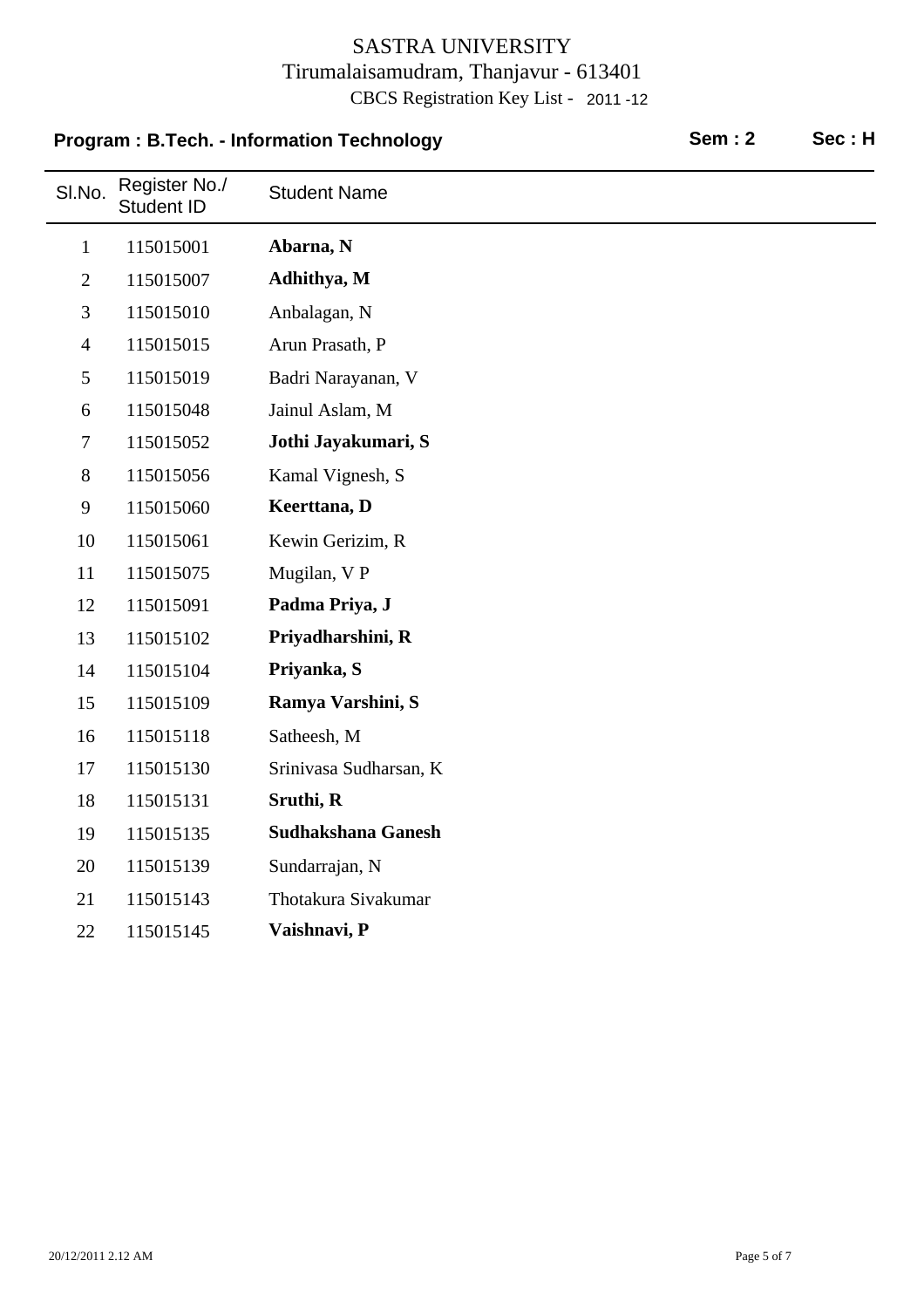### **Program : B.Tech. - Information Technology Sem : 2** Sec : I

| SI.No.         | Register No./<br><b>Student ID</b> | <b>Student Name</b>                  |
|----------------|------------------------------------|--------------------------------------|
| $\mathbf{1}$   | 115015011                          | Ankit Kumar                          |
| $\overline{2}$ | 115015017                          | Atchaya, S                           |
| 3              | 115015020                          | Badrinath, M                         |
| $\overline{4}$ | 115015026                          | <b>Chetty Ragava Harshitha</b>       |
| 5              | 115015028                          | Chiranjeevi, R                       |
| 6              | 115015041                          | Gurram Venkataramakrishnakartheek    |
| 7              | 115015042                          | Harish, C                            |
| 8              | 115015043                          | Haritha, S                           |
| 9              | 115015053                          | Juluru Abhishek                      |
| 10             | 115015068                          | Lavanya, C                           |
| 11             | 115015074                          | Muddammagari Chaitanya               |
| 12             | 115015089                          | Om Krishna                           |
| 13             | 115015098                          | Ponnaganti Poornavenkataumamaheswara |
| 14             | 115015106                          | Raja Deepak                          |
| 15             | 115015112                          | Sachin Gupta                         |
| 16             | 115015121                          | Settipalle Sivanagi Reddy            |
| 17             | 115015123                          | Shenbaga Prasanna, S                 |
| 18             | 115015129                          | Srinivas Sriram Goutham Jonn Algada  |
| 19             | 115015133                          | Suchithra, S                         |
| 20             | 115015142                          | Thiruvenkadam, SR                    |
| 21             | 115015144                          | <b>Tushar Pal</b>                    |
| 22             | 115015154                          | Vinodini, KM                         |